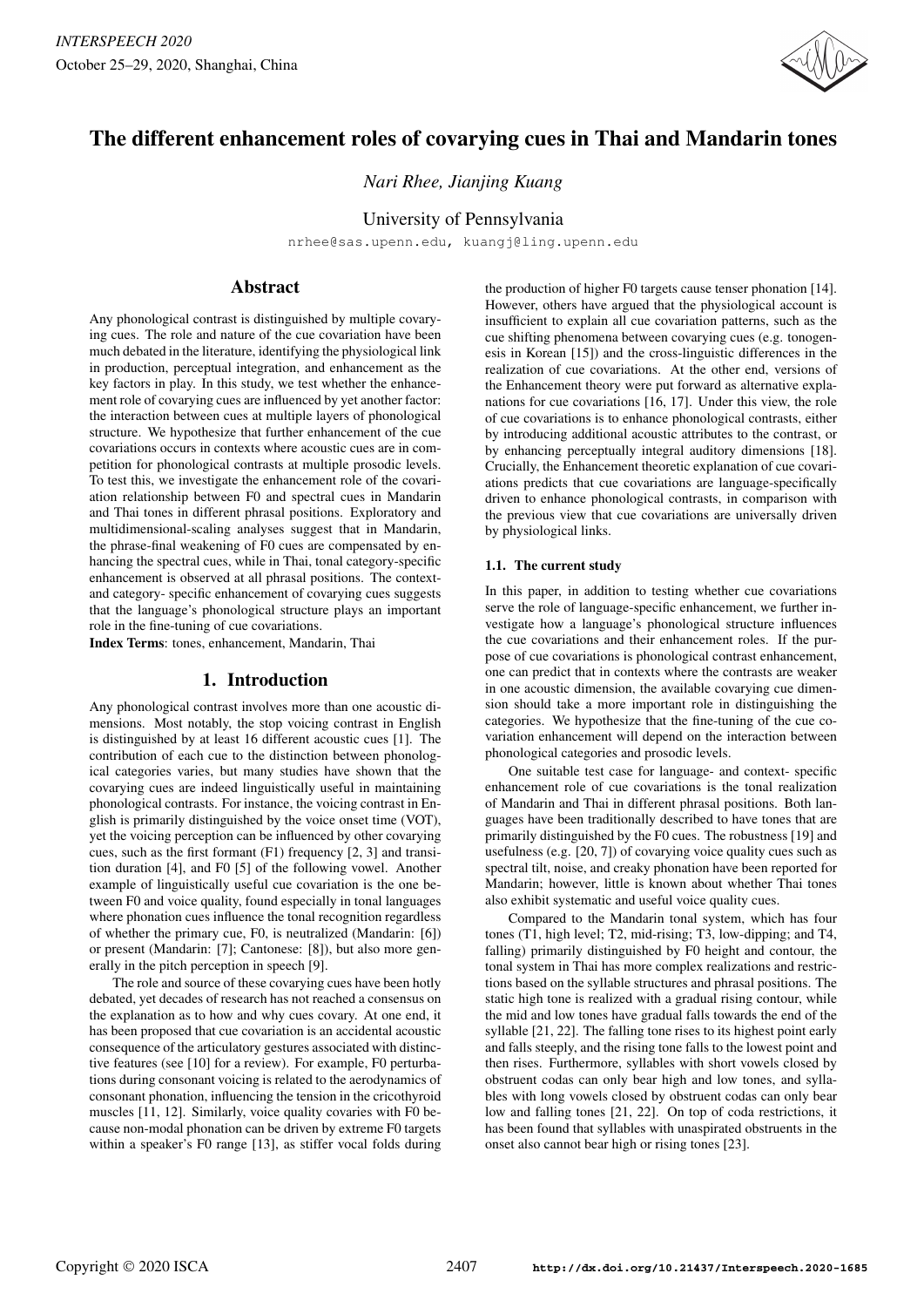The two tonal languages also importantly differ in their phrasal prosodies: the phrase-final position is subject to final weakening in Mandarin [24] and steep F0 declination [25], while in Thai, the phrase-final position is a phrasal stress position where full F0 contours of the tones can surface [26]. Consequently, if the enhancement role of cue covariation is languageand context- specific, we expect to observe a context-specific enhancement of covarying cues to compensate for the phrasefinal weakening in Mandarin, but not in Thai. In this study, we explore the language- and position- specific enhancement roles of cue covariations in these two languages, to better understand how the language's phonological structure influences the covariation relationship between cues.

## 2. Methods

## 2.1. Data

We used the Mandarin [27] and Thai [28] collections from the Global TIMIT project. The present study is based on 3000 utterances from each corpus, produced by 50 Mandarin and 50 Thai speakers. Both corpora were phonetically segmented using an HMM/GMM-based forced alignment system [29].

For every syllable, F0 (STRAIGHT; [30]), Harmonics-to-Noise ratio (HNR), Cepstral Peak Prominence (CPP), and spectral tilt measures via relative amplitude differences of the lower and higher harmonics (H1\*-H2\*, H2\*-H4\*, H1\*-A1\*, H1\*- A2\*, H1\*-A3\*, H4\*-H2K\*, H2K\*-H5K\*, corrected for the influence of formant frequencies and bandwidths on the harmonics; [31]) were measured from 10 equidistant subsegments from the sonorant portion of each syllable, using VoiceSauce [32]. Tokens with F0 tracking errors (exhibiting standard deviation greater than 4) or with duration shorter than 50 milliseconds were removed. Furthermore, Mandarin tone sandhi tokens were removed. All extracted measures were normalized by speaker, using min-max normalization to scale values between 0 and 1.

Using the transcriptions and pauses as a proxy for phrasal boundaries, each token was coded for its position in the Intonation-Phrase (IP), as phrase- initial, medial, or final.

#### 2.2. Analysis

### *2.2.1. Contour plots*

The time-normalized contours of F0 and spectral cues were plotted at each phrasal positions, for both languages (Figures 1 and 2). Due to the limitation of space, we present contour plots of F0 and only two of the spectral cues, H1\*-H2\*, a measure of spectral tilt which has been shown to be related to the open quotient [33] and CPP, a spectral aperiodicity measure. For F0 and H1\*-H2\*, the normalized range of the cues were calculated by subtracting the minimum from the maximum normalized values within the 10 subsegments of the tokens. For CPP, the range was calculated from the two middle subsegments (5 and 6) of the tokens, to exclude the low tails at the beginnings and ends.

#### *2.2.2. Multidimensional Scaling (MDS)*

To visualize the multidimensional and highly correlated acoustic space of the tones into a more interpretable low-dimensional ordination space, non-metric MDS was performed on three sets of cues: (i) F0 cues, (ii) spectral tilt and noise cues (H1\*-H2\*, H2\*-H4\*, H1\*-A1\*, H1\*-A2\*, H1\*-A3\*, H4\*-2K\*, 2K\*-5K\*, CPP, HNR), and (iii) both F0 and spectral cues (Figures 3 and 4). Non-metric MDS was used to calculate the dissimilarity of the categories in each phrasal position, using the metaMDS function [34] in R, version 3.5.1 [35]. MDS failed to converge when pairwise distance matrices were calculated using all tokens. To prevent convergence failure, the cue sets were averaged for every tonal category in each phrasal position.

To further quantify the overall dispersion of the tones in each phrasal position and language, the average pairwise Euclidean distances (d) among tones were calculated for each MDS plot.

## 3. Results

#### 3.1. Contour Plots

The contour plots of F0, H1\*-H2\*, and CPP of Mandarin tones are shown in Figure 1 and Thai tones in Figure 2.



Figure 1: *F0 (top panel), H1\*-H2\* (middle panel), and CPP (bottom panel) contour plots of Mandarin tones. Phrasal positions are faceted vertically (left: initial; center: medial; right: final).*

The four tones of Mandarin had the most distinct F0 contours and the widest normalized F0 ranges (range: 0.52) in phrase-initial positions. In phrase-medial positions, the tones were distinguished in a smaller F0 range (0.40) but with contours as distinct as those in phrase-initial positions. However, in phrase-final positions, the overall F0 range was the smallest (0.34) and lowest, and the tonal contour distinction between Tones 2 and 3 was particularly weak.

In contrast, phrase-initially, H1\*-H2\* only had a two-way distinction between higher (T1 and T4) and lower (T2 and T3) tones, and CPP only distinguished T1 from the other tones. Phrase-medially, the tones were distinguished in larger H1\*- H2\* and CPP ranges (range of H1\*-H2\*: 0.19; range of CPP: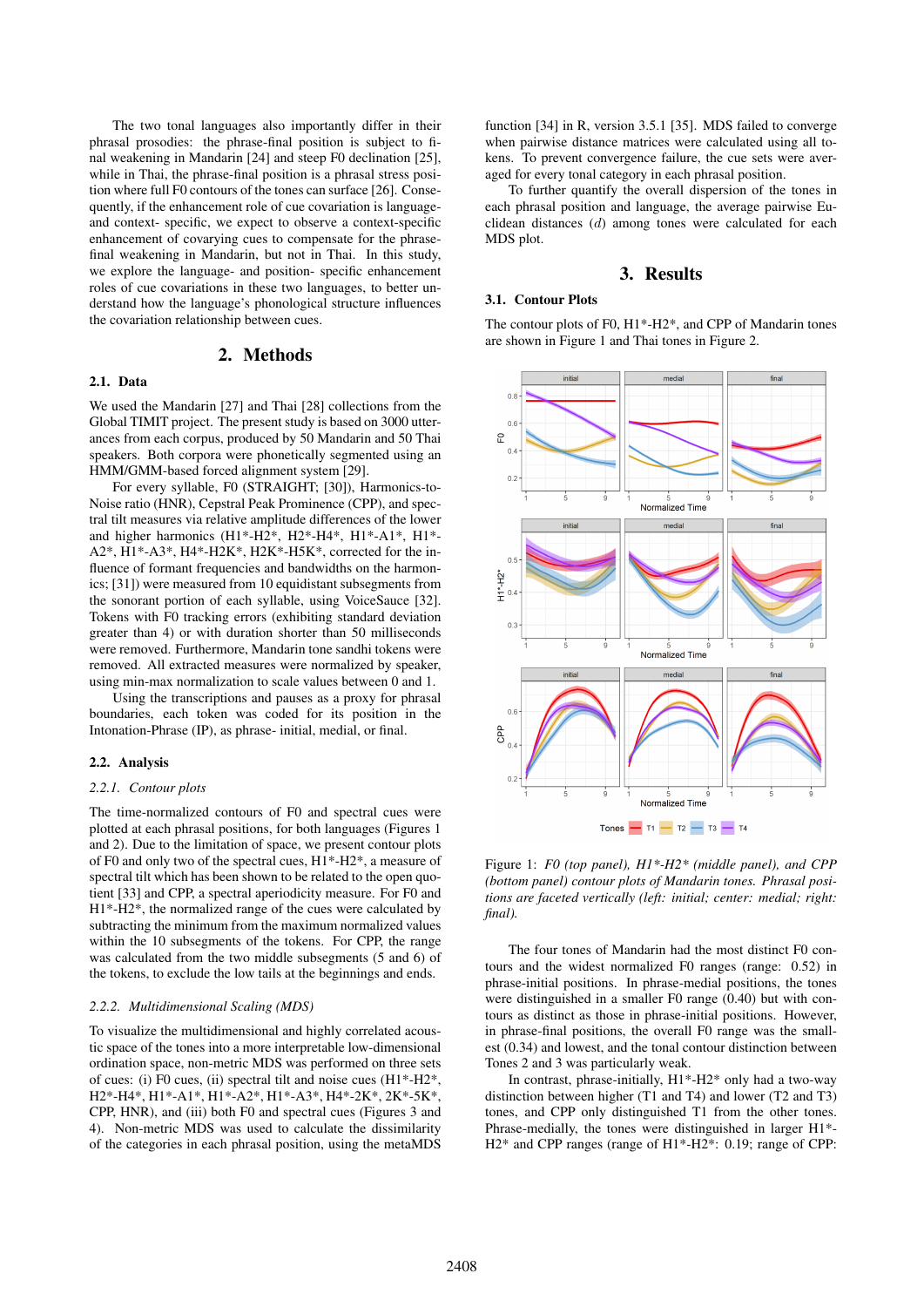0.20) than they were in phrase-initial positions (range of H1\*- H2\*: 0.15; range of CPP: 0.17). The contours of  $H1^*$ -H2\* and CPP were also more distinct phrase-medially (four-way in H1\*-H2\* and three-way in CPP) than initially. Furthermore, the largest cue ranges and the most distinct tonal contours of H1\*- H2\* and CPP were observed in phrase-final positions (range of H1\*-H2\*: 0.24; range of CPP: 0.26).



Figure 2: *F0 (top panel), H1\*-H2\* (middle panel), and CPP (bottom panel) contour plots of Thai tones. Phrasal positions were faceted vertically (left: initial; center: medial; right: final).*

In Thai, the range of the cues did not vary as much by phrasal position as it did in Mandarin (F0 range at initial: 0.54, medial: 0.52, final: 0.49; H1\*-H2\* range at initial: 0.28, medial: 0.23, final: 0.23; CPP range at initial: 0.15, medial: 0.19, final: 0.19). In phrase-initial and medial positions, the five tones were distinguished more by F0 height than by F0 shape. The falling tone was the highest in F0, which was followed by the high tone, and then by the gradually falling mid and low tones. The only tone that was distinct in terms of F0 contour was the rising tone. In phrase-final positions, the citation F0 contour of the tones largely surfaced, though mid and low tones were overlapping. On the other hand, the values and contours of the spectral cues (H1\*-H2\* and CPP) clearly distinguished between the low and the mid tones, regardless of the phrasal positions. Furthermore, the rising tone was also distinct from the other tones in its low-rising H1\*-H2\* contour and low CPP range. Overall, spectral cues did not exhibit enhancement specific to phrasal positions, but contributed to increasing the five-way tonal contrast in all positions.

### 3.2. Multidimensional Scaling (MDS)

The results of the contour plots were cross-verified by the MDS results. The scaled dimensions their F0 (top panels), spectral (middle panels), and combined (bottom panels) cue spaces for Mandarin and Thai tones are shown in Figures 3 and 4, respectively. For each MDS plot in each phrasal position and cue set, two dimensions  $(K = 2)$  were sufficient to obtain a good fit of the data ( $stress < 0.1$ )





Figure 3: *Non-metric MDS on averages of cues in tonal categories in Mandarin. Phrasal positions were faceted vertically (left: initial; center: medial; right: final), and cue sets were faceted horizontally (top: F0 cues; middle: spectral cues; bottom: both F0 and spectral cues).*

In Mandarin (Figure 3), the four tones were well-separated by just F0 in phrasal-initial (average pairwise distance:  $d =$ 0.50) or medial positions ( $d = 0.41$ ), but tones 2 and 3 were less distinguished in phrase-final positions, resulting in a lower average pairwise distance  $(d = 0.29)$ . In contrast, spectral cues achieved a worse separation in phrase-initial positions  $(d = 0.28)$  and phrase-medial positions  $(d = 0.31)$  than in phrase-final positions ( $d = 0.38$ ). In particular, the reduced tonal space in the F0 cue space in phrase-final positions was compensated by the enlarged spectral cue space, especially for tones 2 and 3. When both F0 and spectral cues were used, all four tones were well-separated in all phrasal positions (initial:  $d = 0.57$ , medial:  $d = 0.52$ , final:  $d = 0.48$ ).

In Thai (Figure 4), a different pattern was observed. The dispersion of the tonal categories in the F0 tonal spaces decreased over the course of the utterance, with no clear positionspecific contrast enhancement (initial:  $d = 0.45$ , medial:  $d =$ 0.43, final:  $d = 0.36$ ), spectral (initial:  $d = 0.33$ , medial:  $d = 0.33$ , final:  $d = 0.32$ ), and combined (initial:  $d = 0.56$ , medial:  $d = 0.54$ , final:  $d = 0.46$ ). Instead, a more tonal category-specific contrast enhancement was observed for Thai. The falling tone (F) was clearly distinct from all tones in all positions in the F0 space, but mid  $(M)$ , low  $(L)$ , and rising  $(R)$ tones were less dispersed phrase- initially or medially. While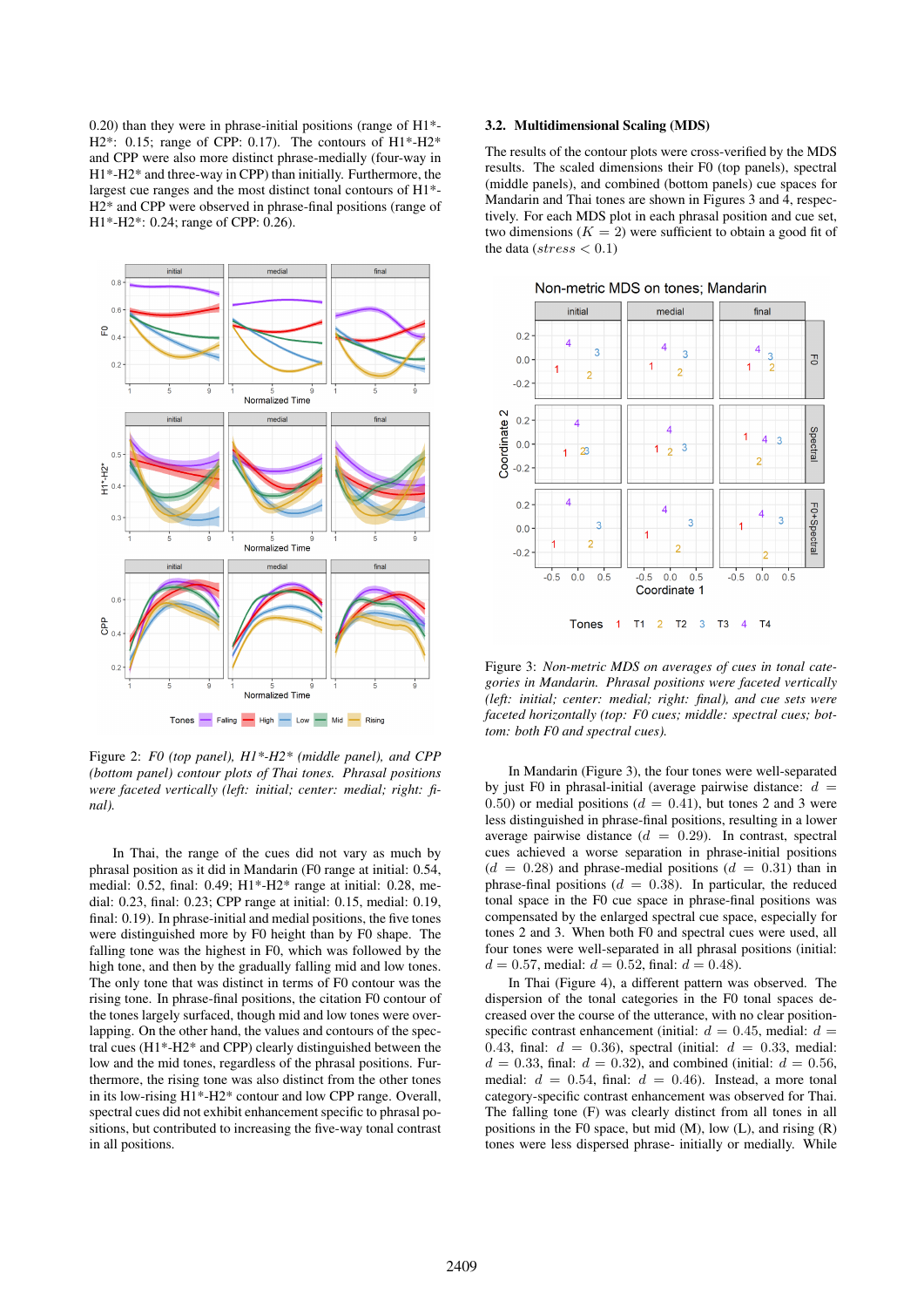

Figure 4: *Non-metric MDS on averages of cues in tonal categories in Thai. Phrasal positions were faceted vertically (left: initial; center: medial; right: final), and cue sets were faceted horizontally (top: F0 cues; middle: spectral cues; bottom: both F0 and spectral cues).*

spectral cues were not sufficient to distinguish all five tones of Thai; the three tones (mid, low, and rising) that were not clearly distinguished by the F0 cues were the most dispersed tones in the spectral cue space. Consequently, just like Mandarin, combining both F0 and spectral cues achieved in a better five-way tonal contrast than using only F0 or only spectral cues in all phrasal positions.

## 4. Discussion

Visual inspections of the contour plots and the MDS tonal spaces of Mandarin and Thai suggested that manifesting maximal tonal contrasts involved language- and position- specific enhancement through the covarying cues. In both Mandarin and Thai, using a combination of both F0 and spectral cues resulted in maximal dispersion of the tones. In Mandarin, the covarying spectral cues served particularly useful in manifesting the tonal contrast in phrase-final weakening positions, where the range and contrastivity of the F0 cues were most reduced. In comparison, the spectral cues in Thai category-specifically enhanced the tonal contrast of the lower tones (low, mid, and rising) in the spectral space, but this tone-specific enhancement was generally unaffected by phrasal positions. This tonal categoryspecific enhancement can be partially attributed to the relationship between tones and syllable structures in Thai. In particular, obstruent onsets and codas, which can affect the spectral voice quality cues, limit the tonal types that can surface to tones with a low F0 target [21, 22, 23, 36]. In short, despite their physiologically-natural covariation with F0 [14], spectral cues varied in their roles and usefulness in contrasting tones in the two languages examined, depending on the languages' phonological structures.

More generally, results suggest that while we cannot rule

out the hypothesis that cue covariations are initiated by the physiological links, the language's phonological and prosodic structures determine the contrast enhancement role of the covarying cues. Furthermore, the enhancement role of the covarying cues is particularly more important in contexts where the primary cue is jeopardized or weaker, such as in the phrasefinal weakening of Mandarin. This pattern resembles a cue trading relationship [37], where a decrease in the contrastivity of one cue can be compensated by increasing the contrastivity of another cue. Such cue-trading relationship elucidates the tight integration of covarying cues in phonological contrasts to maintain maximal contrasts, in a multidimensional and covarying acoustic space where multiple levels and categories are simultaneously distinguished.

While the tonal category-specific cue covariation enhancement in Thai and position-specific enhancement in Mandarin should be verified by perception studies, the results of the present study highlight the role of phonological structure in the shaping of the cue-category mapping. By unveiling the source and nature of the cue covariation, the study contributes a fuller understanding of the organization of the cue space in distinguishing the phonological categories, at multiple prosodic levels.

# 5. Conclusion

The covariation relationship between F0 and spectral cues in the realization of the tonal contrasts in Mandarin and Thai was examined. In particular, we looked for category- and positionspecific enhancement of the cue covariations, to test how the language's phonological structure shapes the covariation relationship between cues. Exploratory and multidimensionalscaling analyses revealed that spectral cues, the covarying cues of F0, serve a position-specific enhancement role in Mandarin, and a category-specific enhancement role in Thai. In conclusion, cue covariations and their contrast enhancement roles are fine-tuned by the phonological and prosodic structures of the languages.

## 6. References

- [1] L. Lisker, ""Voicing" in English: A catalogue of acoustic features signaling /b/ versus /p/ in trochees," *Language and speech*, vol. 29, no. 1, pp. 3–11, 1986.
- [2] Q. Summerfield, "Differences between spectral dependencies in auditory and phonetic temporal processing: Relevance to the perception of voicing in initial stops," *The Journal of the Acoustical Society of America*, vol. 72, no. 1, pp. 51–61, 1982.
- [3] J. R. Benkí, "Place of articulation and first formant transition pattern both affect perception of voicing in English," *Journal of Phonetics*, vol. 29, no. 1, pp. 1–22, 2001.
- [4] K. N. Stevens and D. H. Klatt, "Role of formant transitions in the voiced-voiceless distinction for stops," *The Journal of the Acoustical Society of America*, vol. 55, no. 3, pp. 653–659, 1974.
- [5] D. H. Whalen, A. S. Abramson, L. Lisker, and M. Mody, "F0 gives voicing information even with unambiguous voice onset times," *The Journal of the Acoustical Society of America*, vol. 93, no. 4, pp. 2152–2159, 1993.
- [6] S. Liu and A. G. Samuel, "Perception of Mandarin lexical tones when F0 information is neutralized," *Language and speech*, vol. 47, no. 2, pp. 109–138, 2004.
- [7] R. Yang, "The role of phonation cues in Mandarin tonal perception," *Journal of Chinese Linguistics*, vol. 43, no. 1, pp. 453–472, 2015.